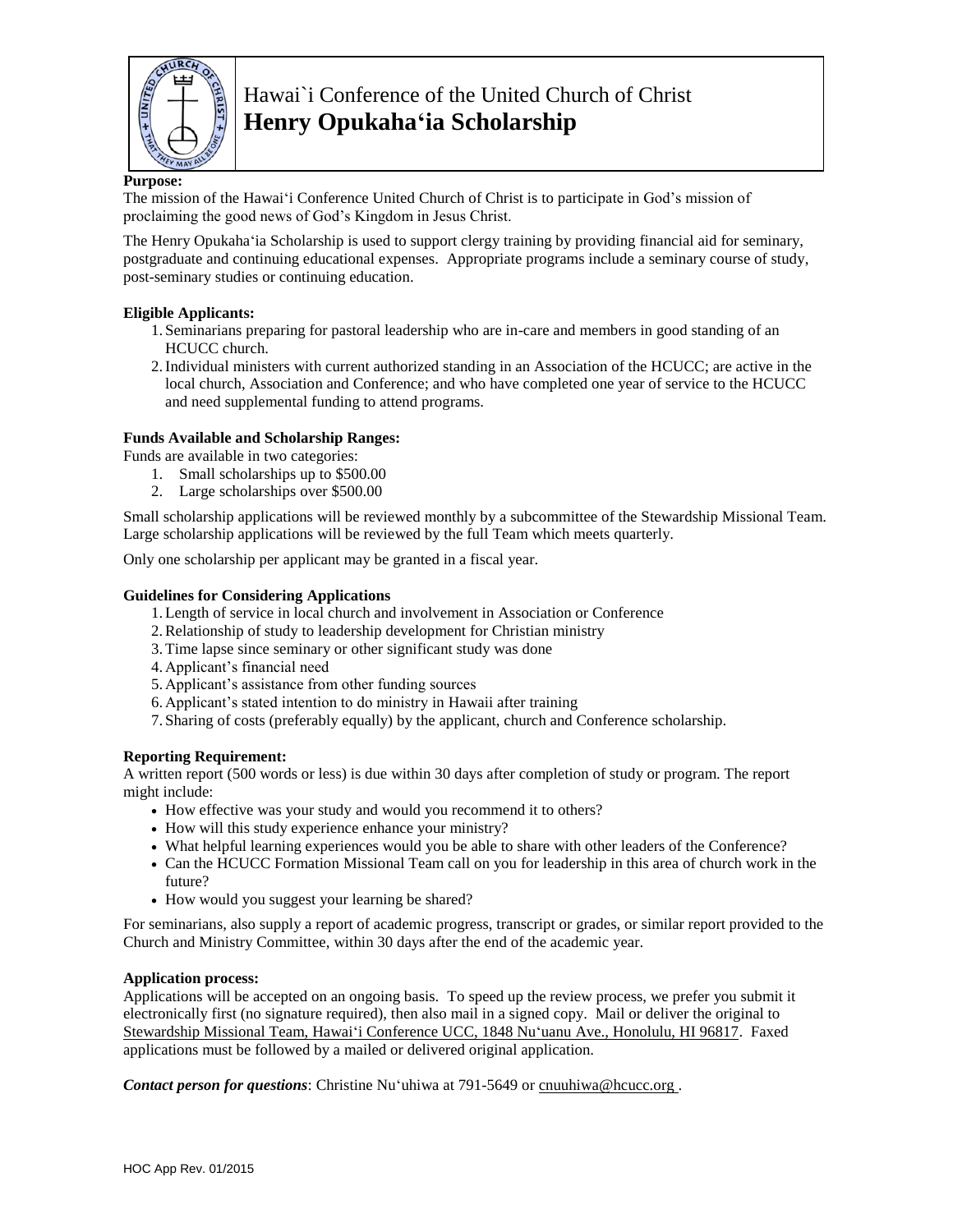

# Hawai`i Conference of the United Church of Christ **Henry Opukaha'ia Scholarship Application**

### Print or type:

Applicant's name, telephone, email:

Church and Association:

Position in Church:

Years of service in HCUCC:

Do you have ministerial standing or in-care status? If "yes", date granted:

Does your church contribute to Our Church's Wider Mission (OCWM)? Do you contribute to Friends of the Conference?

Description of Program (sponsoring institution, dates, etc.):

Address of sponsoring institution:

Amount Requesting: \$ 0.00

| <b>Budget</b>                                                                                               |  |
|-------------------------------------------------------------------------------------------------------------|--|
| Expenses: it is suggested that the costs<br>be shared by the HCUCC, local church,<br>and applicant equally. |  |
| Tuition                                                                                                     |  |
| Books/Materials                                                                                             |  |
| Room and Board                                                                                              |  |
| Travel                                                                                                      |  |
| Other Expenses (describe below)*                                                                            |  |
| <b>Total Estimated Expenses</b>                                                                             |  |
| <b>Resources:</b>                                                                                           |  |
| Church contribution                                                                                         |  |
| Personal contribution                                                                                       |  |
| Association contribution                                                                                    |  |
| <b>Trusts/Foundations</b>                                                                                   |  |
| <b>Current Scholarships Granted</b>                                                                         |  |
| Gifts                                                                                                       |  |
| Other Income (describe below)**                                                                             |  |
|                                                                                                             |  |